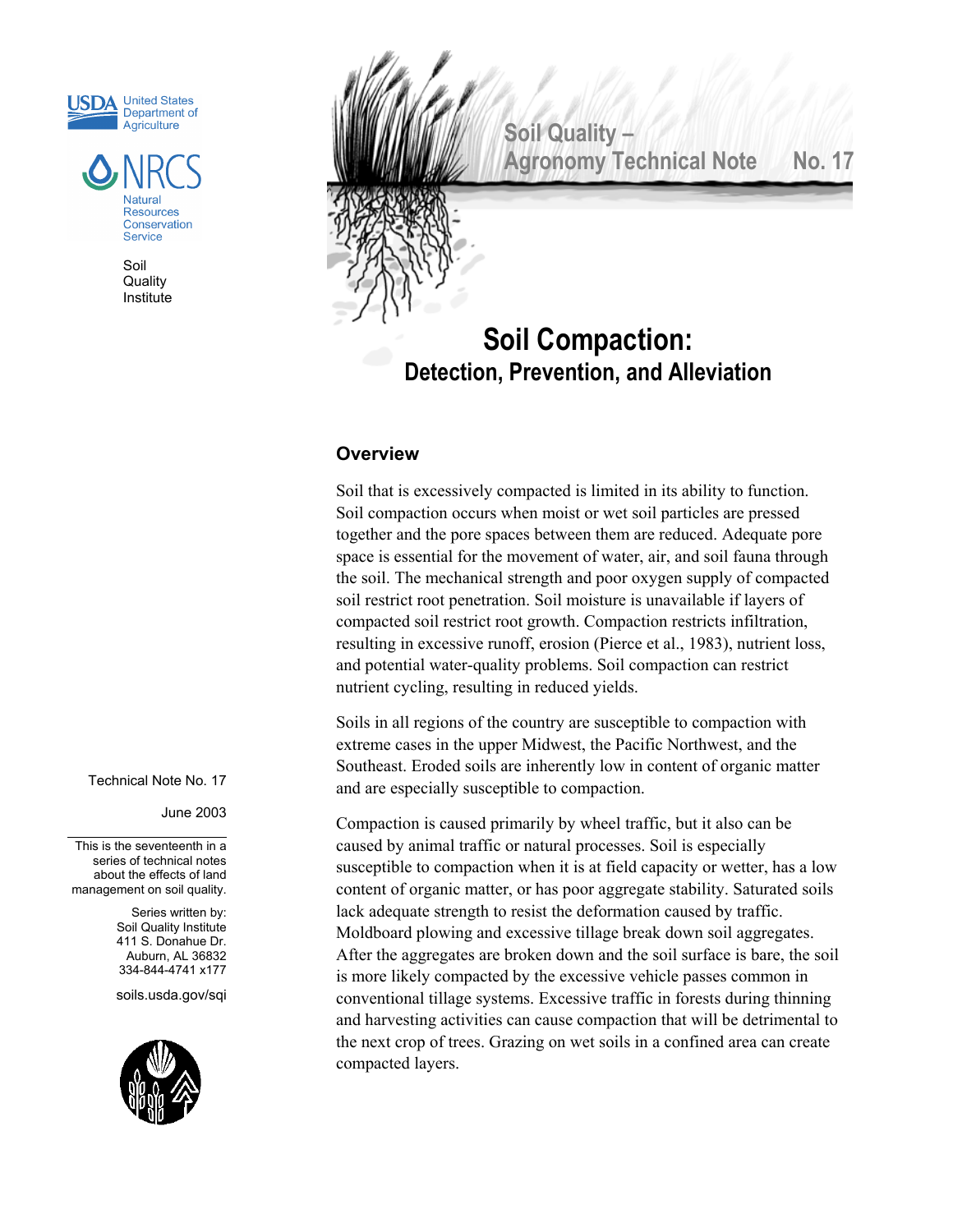*Surface crusting* restricts seedling emergence and water infiltration. It is caused by the impact of raindrops on weak soil aggregates. Soils with cover crops or high-residue cover are less likely to form crusts.

*Surface compaction* occurs anywhere from the surface down to the normal tillage depth. The compacted layer can be loosened by normal tillage, root growth, and biological activity.

A *tillage pan* is a compacted layer, a few inches thick, beneath the normal tillage depth. It develops when the depth of tillage is the same year to year.

 Measuring soil bulk density. *Deep compaction* occurs beneath the level of tillage. Ground contact pressure and the total weight on the tire from the axle load significantly affect the amount of subsoil compaction. Deep compaction is difficult to eliminate and may permanently change soil structure. Prevention is important.

*Inherent hardpans* can form on some soil types because of variations in soil particle sizes, consolidation of particles by rainfall, and certain organo-chemical factors. These pans are aggravated by tillage and traffic.

## **Types of compaction Compaction Compaction Compaction Compaction Compaction Compaction Compaction**

Generally, compaction is a problem within the top 24 inches of the soil. Signs of compaction are:

- Discolored or poor plant growth.
- $\blacksquare$  Excessive runoff.
- Difficulty penetrating the soil with a firm wire (survey flag) or welding rod (18" long).
- Lateral root growth with little, if any, penetration of roots into compacted layers.
- Platy, blocky, dense, or massive layers.

Quantitative methods of detecting compaction are (Jones, 1983):

- 
- Measuring penetration resistance with a commercially available cone penetrometer.

## **Bulk density measurement**

Bulk density is defined as the weight of dry soil per volume. The Soil Quality Kit Guide (NRCS Soil Quality Institute, 2001) includes full directions for using the core method to measure bulk density. Table 1 provides interpretations based on soil texture. Samples can be taken from the surface 3 inches or from 3-inch increments beginning at the top of the compacted layer.

| Soil texture                                                  | Ideal bulk<br>densities | Bulk densities that may<br>affect root growth | Bulk densities that<br>restrict root growth |  |  |
|---------------------------------------------------------------|-------------------------|-----------------------------------------------|---------------------------------------------|--|--|
|                                                               | $g/cm^3$ --             |                                               |                                             |  |  |
| Sands, loamy sands                                            | 1.60                    | 1.69                                          | >1.80                                       |  |  |
| Sandy loams, loams                                            | < 1.40                  | 1.63                                          | >1.80                                       |  |  |
| Sandy clay loams, loams, clay loams                           | < 1.40                  | 1.60                                          | >1.75                                       |  |  |
| Silts, silt loams                                             | < 1.30                  | 1.60                                          | >1.75                                       |  |  |
| Silt loams, silty clay loams                                  | < 1.40                  | 1.55                                          | >1.65                                       |  |  |
| Sandy clays, silty clays, some clay<br>loams $(35-45\%$ clay) | < 1.10                  | 1.49                                          | >1.58                                       |  |  |
| Clays $($ >45% clay $)$                                       | < 1.10                  | 1 39                                          | >1.47                                       |  |  |

 **Table 1.General relationship of soil bulk density to root growth based on soil texture (Pierce et al., 1983; R.B. Grossman, personal communication, 1996).**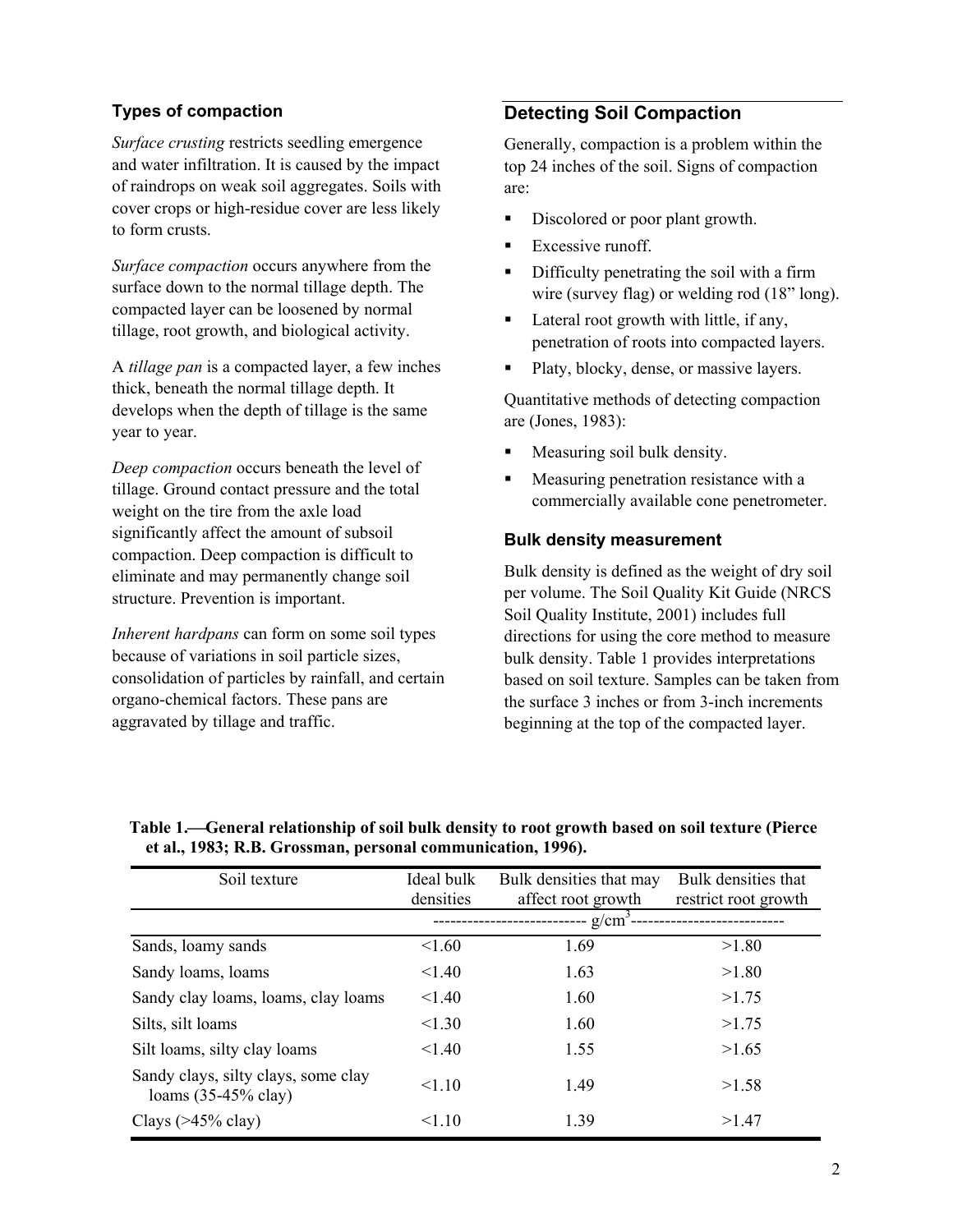A cone penetrometer allows faster and easier readings than bulk density measurements. The soil penetrometer consists of a cone attached to a rod that is pushed through the soil. The force required to push the cone through the soil divided by the area of the base of the cone is the *cone index*. The cone index is the standard measurement used for soil compaction and is read on the dial indicator of the penetrometer. Cone index is reported in units of pounds/square inch, or psi. Sometimes cone index is reported in bars. A bar is one atmospheric pressure, or about 15 psi. Roots usually cannot penetrate soil compacted to 300 psi or more. This critical value varies with soil type and moisture content of the soil when tested (Schuler et al., 2000). There are potential penetration problems at 145 psi.

The following instructions for using a penetrometer will ensure good results:

- should be near field capacity. If the user is sure there is compaction and is only trying to determine the depth of the compacted layer, then moisture content is not critical.
- Insert the soil penetrometer smoothly without jerking motions. An uneven force will result in a reading that is not representative.
- The penetrometer should be inserted at a constant rate of 1.2 inches/sec (3 cm/sec). Small variations will not affect the reading. Starting and stopping also will not affect the reading.
- Insert the penetrometer until the cone index reads 145 psi, which is an indication of potential penetration resistance. Stop and record the depth.
- Continue insertion. When the cone index is again less than 145 psi, record the depth. This is the bottom of the hardpan or compacted layer.
- If 145 psi or greater is never reached down to 18 inches, stop, record the maximum reading, and remove the penetrometer.
- **Soil cone penetrometer Repeat the procedure at all sample locations.** 
	- If soil sticks to the penetrometer, clean off the rod and cone with water after use.

## **Interpreting compaction indicators**

The impact of compaction on crop productivity is determined not only by the amount of compaction, but also by the timing and duration of drought, crop type, planting date, crop variety, and other cropping system factors. Thus, indicators of soil compaction, such as bulk density and cone index readings, are not perfect indicators of the *effect* of compaction. For example, crops might show the effects of compaction only during years of high or low rainfall. No-tilled soils can have high compaction, as indicated by bulk density and cone index, but plants may grow well if biopores allow for root growth and water infiltration.

## **Preventing Soil Compaction Soil moisture will impact readings and Preventing Soil Compaction**

Prevention is important because all compaction is expensive to treat and deep compaction may have permanent, untreatable effects on productivity (Voorhees et al., 1989).

## **Controlled traffic**

A controlled traffic system separates traffic zones from cropping zones within a field. Yields normally improve when traffic is restricted to controlled zones between the rows because the soil directly beneath the rows can retain a loosened structure. A controlled traffic system works well with row crops. If drilled crops are grown, a skip row is required (Reeder and Smith, 2000).

One component of controlled traffic systems is ensuring that all equipment covers the same width or multiples of the same width. A second component is minimizing the number of traffic lanes. Table 2 provides examples of traffic patterns. In the first scenario in table 2, the tractor tire width is 60" and the combine tire width is 120". Thus, each set of six rows will have four tire paths and 44 percent of the ground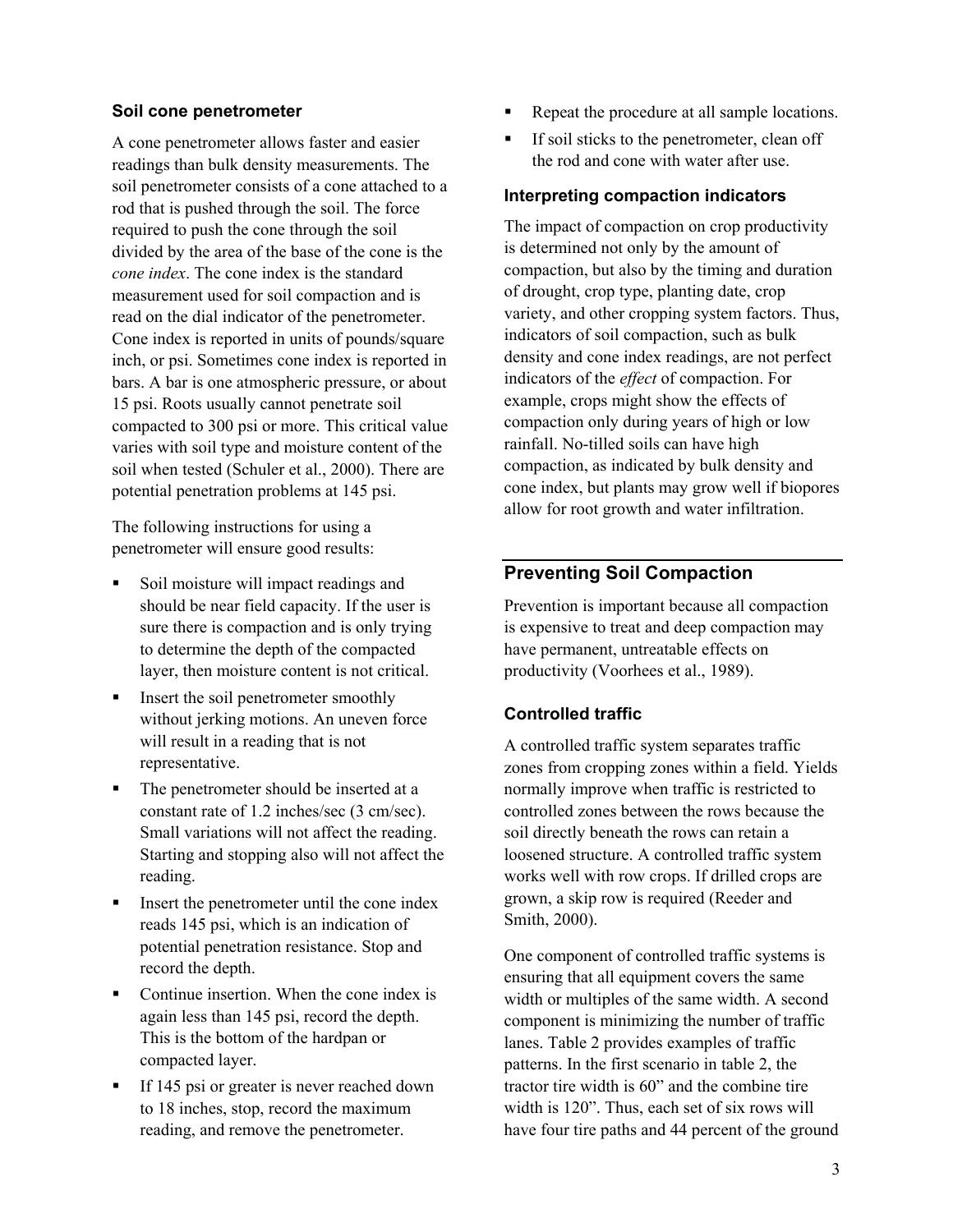will be trafficked. By increasing the tractor tire Extend work time into night hours. width to match the combine tire width (as in the second scenario), the number of paths and area trafficked are cut in half.

Permanent high-residue cropping systems, otherwise known as conservation tillage systems, generally work well with controlled traffic systems because previous crop rows are not tilled and thus traffic rows remain visible. Controlled traffic can be an integral part of ridge-till systems and no-till systems with permanent beds.

Mulch tillage systems (systems with tillage across the entire field) require auto-steer technology (Sandusky, 2003) using guidance from a Global Positioning System (GPS) to locate traffic lanes year after year. Auto-steer technology keeps all field operations in the same traffic lanes. Some systems are even capable of 1-inch accuracy. This technology allows controlled traffic with standard agricultural equipment and full-width tillage. Automatic steering and controlled traffic reduce compaction beneath the row, thereby increasing infiltration and reducing the hazard of erosion and the need for subsoiling. Other advantages of auto-steer technology and controlled traffic include the potential to (Sandusky, 2003):

- 
- Plant in spring over fall subsoiling or fall fertilization strips.
- Protect drip-irrigation lines.
- Get improved yields where harvest machines must be kept on rows.

## **Other strategies to prevent compaction**

Other strategies that minimize compaction are (Schuler et al., 2000; Reeves, 1994):

- Avoid working wet soils. Improve drainage if necessary.
- Decrease tire pressure to increase surface area, thus reducing soil compaction.
- Use radial tires in lieu of bias-ply tires to create a larger footprint and more surface area.
- Use duals or triples to replace singles. However, this measure increases the area affected by compaction.
- Maximize the number of axles under grain cars or slurry wagons to decrease the axle load per tire.
- **Minimize the use of tractor-trailers or other** vehicles with high inflation pressure and small footprints in agricultural fields.

| <b>Number of rows</b> | Tractor (in) | Combine (in)                              | Number of paths % Trafficked |    |  |  |  |
|-----------------------|--------------|-------------------------------------------|------------------------------|----|--|--|--|
|                       |              |                                           |                              |    |  |  |  |
| 6                     | 60           | 120                                       | 4                            | 44 |  |  |  |
| 6                     | 120          | 120                                       | 2                            | 22 |  |  |  |
| 8                     | 120          | 120                                       | 2                            | 17 |  |  |  |
| 8                     | 60 & 120     | 120 & 180                                 | 6                            | 50 |  |  |  |
| 12                    | 60 & 120     | $120(6$ -row)                             | 4                            | 22 |  |  |  |
| 16                    | 60 & 120     | $120 \& 180 (8$ -row)                     | 8                            | 33 |  |  |  |
| 24                    | 60 & 120     | 120& 180 (12-row)                         | 12                           | 33 |  |  |  |
|                       |              | -36" row spacing------------------------- |                              |    |  |  |  |
| 6                     | 72           | 144                                       | 4                            | 37 |  |  |  |
| 8                     | 72           | 144                                       | 4                            | 28 |  |  |  |
| 12                    | 72           | 144                                       | 4                            | 18 |  |  |  |

## **Table 2.Examples of traffic patterns for controlled traffic systems (Reeder and Smith, 2000).**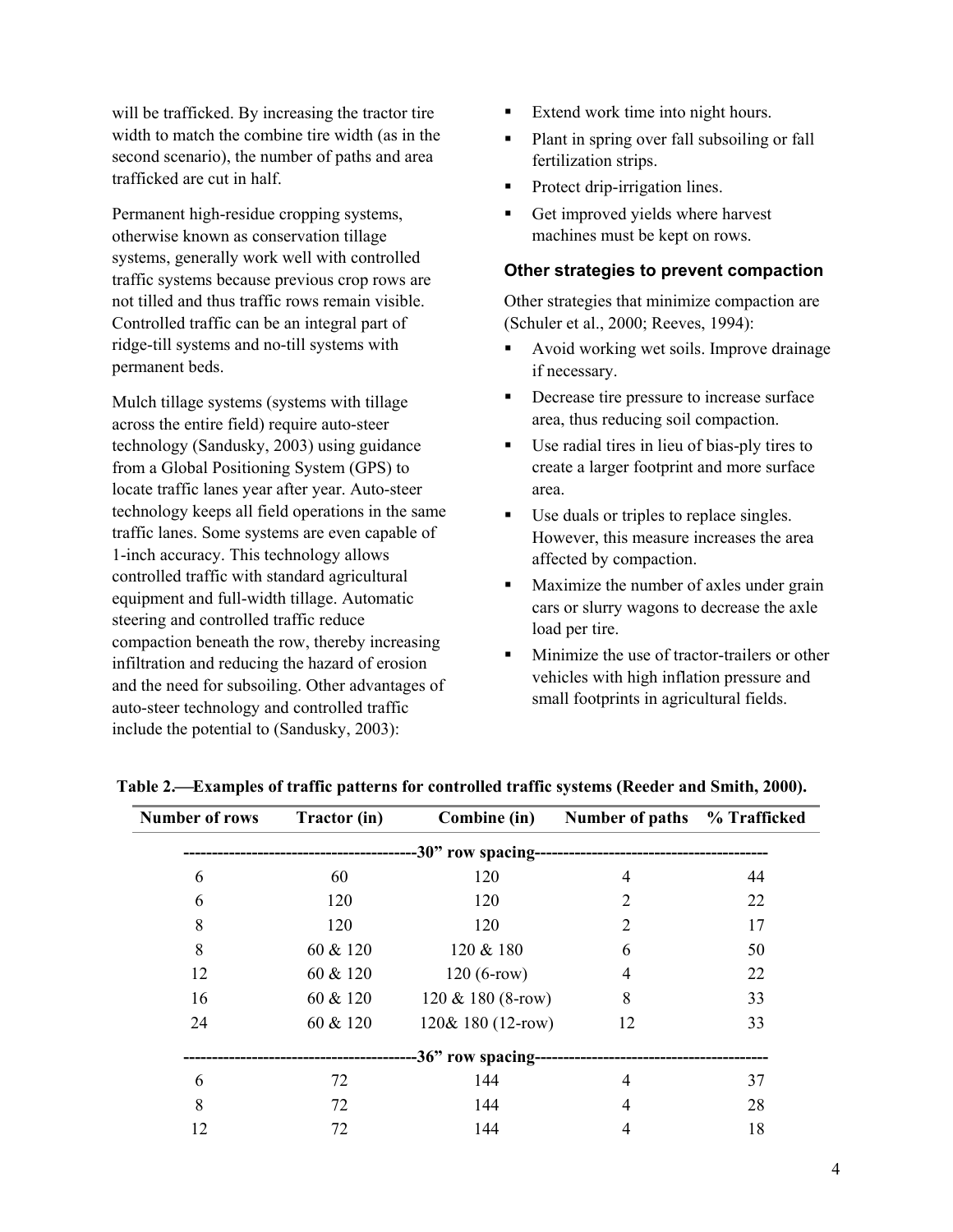- Frequently empty combines and grain carts to minimize field traffic while also minimizing high axle loads that can permanently compact the subsoil.
- Select a tractor with four-wheel drive, frontwheel drive, or a rubber track system, which spreads the load over a larger surface area. However, the extra traction makes it possible to drive on wetter soils, giving the operator the potential to create significant deep compaction.
- Adjust ballast weights for each field operation.
- Reduce the number of trips by using highresidue management systems (conservation tillage).
- Increase the content of organic matter by reducing tillage and using high biomass crop rotations with cover crops. The organic matter improves aggregate stability, which
- Avoid tillage, such as moldboard plowing and disking, which breaks down aggregates and destroys structure.
- Use cover crops and crop residue to conserve moisture. Wetter soils have lower soil strength and thus are less restrictive to root growth.

## **Alleviating Soil Compaction**

Shallow soil compaction caused by natural processes or field operations can usually be alleviated with chisel plowing at shallow depths. However, repeated trafficking by heavy vehicle loads causes deep compaction, which requires more drastic alleviation measures, such as subsoiling. In some regions, combinations of traffic, tillage pans, a low content of organic matter, and natural conditions or processes can lead to deep compacted zones. Subsoiling is recommended if yields are limited by compaction. Subsoiling usually refers to tillage at a depth of at least 35 cm (14 in). Inserting any narrow tool to a depth of less than 35 cm is considered chisel plowing (Raper, 2003).

Although subsoiling or chiseling can alleviate compaction immediately, research shows that a second pass by a single vehicle may nullify the benefits of subsoiling or chiseling (Raper, 2003; Schuler et al., 2000). Before subsoiling is performed, it is important to prevent the recurrence of compaction and prolong the benefits of subsoiling through a controlled traffic system, conservation tillage, crop rotations, cover crops, and in-row tilling (subsoiling or chiseling under the row). Strip tillage is one method of preserving the benefits of subsoiling. It is essentially in-row subsoiling with a no-till planter equipped with row cleaners. The operation consists of pulling a shank directly beneath each row and planting directly behind the in-row subsoiler, thus preventing any traffic compaction. Alternatively, subsoiling and planting can be performed as separate operations.

reduces soil compaction. Subsoiler shank design is an important part of a tillage system. In the 1950s, subsoiler shanks tended to be straight and projected slightly forward. Parabolic shanks soon became popular because they required less draft force. However, when curved shanks are used at deeper or shallower depths than designed, draft forces can increase. Curved subsoiler shanks tend to disrupt the soil in a symmetric manner, leaving soil on either side of the subsoiler shank as it moves forward and causing surface soil disturbance and burial of crop residue (Raper, 2003). The bentleg subsoiler was developed to disrupt the soil in an asymmetric manner, shattering the pan but leaving the surface almost undisturbed. This shank is bent to one side at 45° with the leading edge turned by 25°. For this reason, many farmers interested in high-residue management use this form of tillage as a method of alleviating compaction while maintaining high amounts of residue on the soil surface (Raper, 2003).

> Subsoiling and chiseling cost time and energy. They should be performed only when needed. The benefits of chiseling and subsoiling are generally not long lasting. To avoid wasting an expensive trip across the field, consider the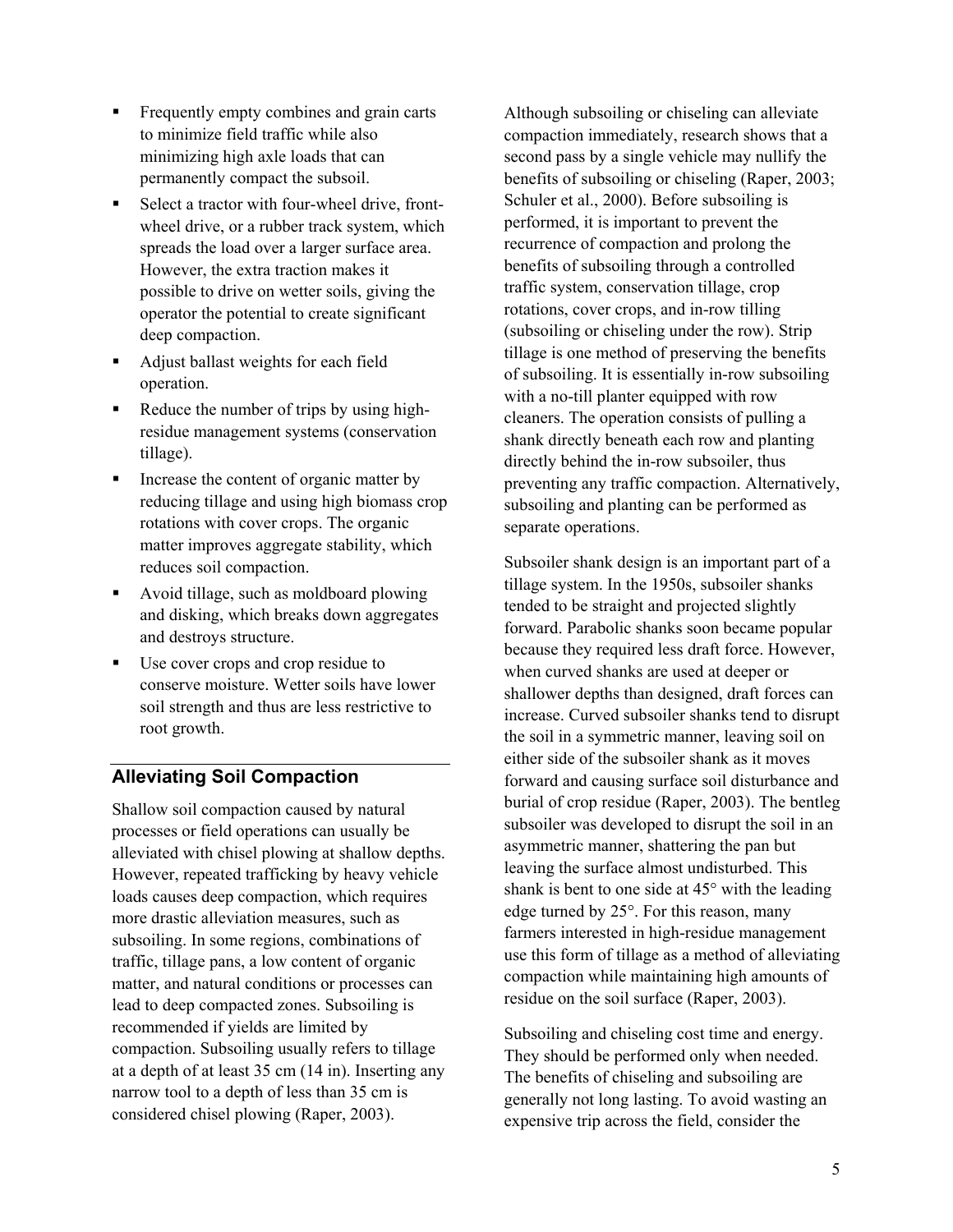following points (Schuler et al., 2000; Raper, 2003):

- Determine the depth and extent of the compaction problem across the field by taking penetrometer readings correctly. Taking readings in dry soil may give the false impression of a compaction problem.
- Use the appropriate equipment (select a proper subsoiler shank for the desired amount of soil mixing and residue cover) and subsoil when the soil is dry enough for the equipment to properly fracture the pan but moist enough for the equipment to pull the shank. Subsoiling when the soil is too dry will disturb more surface soil, and subsoiling when it is too wet will not fracture the compacted layer, thus wasting the trip. A good compromise is near the permanent wilting point.
- Subsoil or chisel to the depth of the compacted layer. Examine the soil profile to determine the depth of the compacted layer and plan to subsoil or chisel 1 inch below the zone. If several observations are made with a penetrometer or by measurement of bulk density, site-specific tillage can focus on certain portions of the field, e.g., eroded areas or a specific soil type.
- Select the proper spacing, such as in-row versus complete field disruption. Complete field disruption spacing should be 60 to 80 percent greater than the operation depth.
- Timing is important. Subsoiling after fall harvest often works well because more time is available and the compaction caused by harvesting operations can be eliminated. Fall subsoiling also allows better infiltration in winter, when rainfall is more plentiful in many climatic regions. In some regions, such as the Southeast Coastal Plain, however, spring subsoiling is preferable because compacted layers will normally reconsolidate over the winter. Many strip-till planters subsoil and plant in one operation.
- Most importantly, have a controlled traffic plan in place to prevent the recurrence of

compaction after subsoiling. Again, in some regions, such as the Southeast Coastal Plain, compaction will naturally recur and may require annual subsoiling.

In permanent stands, such as grazing lands, orchards, and forests, subsoiling may be needed during planting. As a last resort, pastures can be renovated with bentleg subsoilers. Damage to actively growing roots can be reduced by subsoiling during winter or dormancy. Care should also be taken in forests to subsoil only where needed and to the depth of compaction. Rotational grazing and proper planning of watering facilities and permanent lanes may reduce compaction on grazing lands.

## **Summary**

Soil compaction reduces the ability of the soil to function (to regulate infiltration, provide a deep rooting environment, store available water, etc.) and thus reduces crop yields. To locate the depth and position of the compacted layer in a field, such tools as a penetrometer must be used properly. In particular, penetrability should be measured when soil moisture is at field capacity. Preventing compaction avoids the cost of yield losses and the cost of alleviating compaction. Avoid performing field operations when the soil is wet. High-residue management systems, crop rotations, cover crops, and other conservation practices that increase the content of organic matter lessen the effects of compaction. Controlled traffic systems using row spacing or permanent rows lessen compaction in cropgrowing areas. Automatic steering helps to reduce traffic, and site-specific tillage helps to economize subsoiling and chiseling. Subsoiling can alleviate soil compaction in some situations. Important issues to be considered before subsoiling include selection of shanks on the basis of the desired amount of soil disruption and surface residue, timing of tillage, depth of tillage, soil moisture, how to keep soil compaction from recurring, and how subsoiling fits within the entire management system.